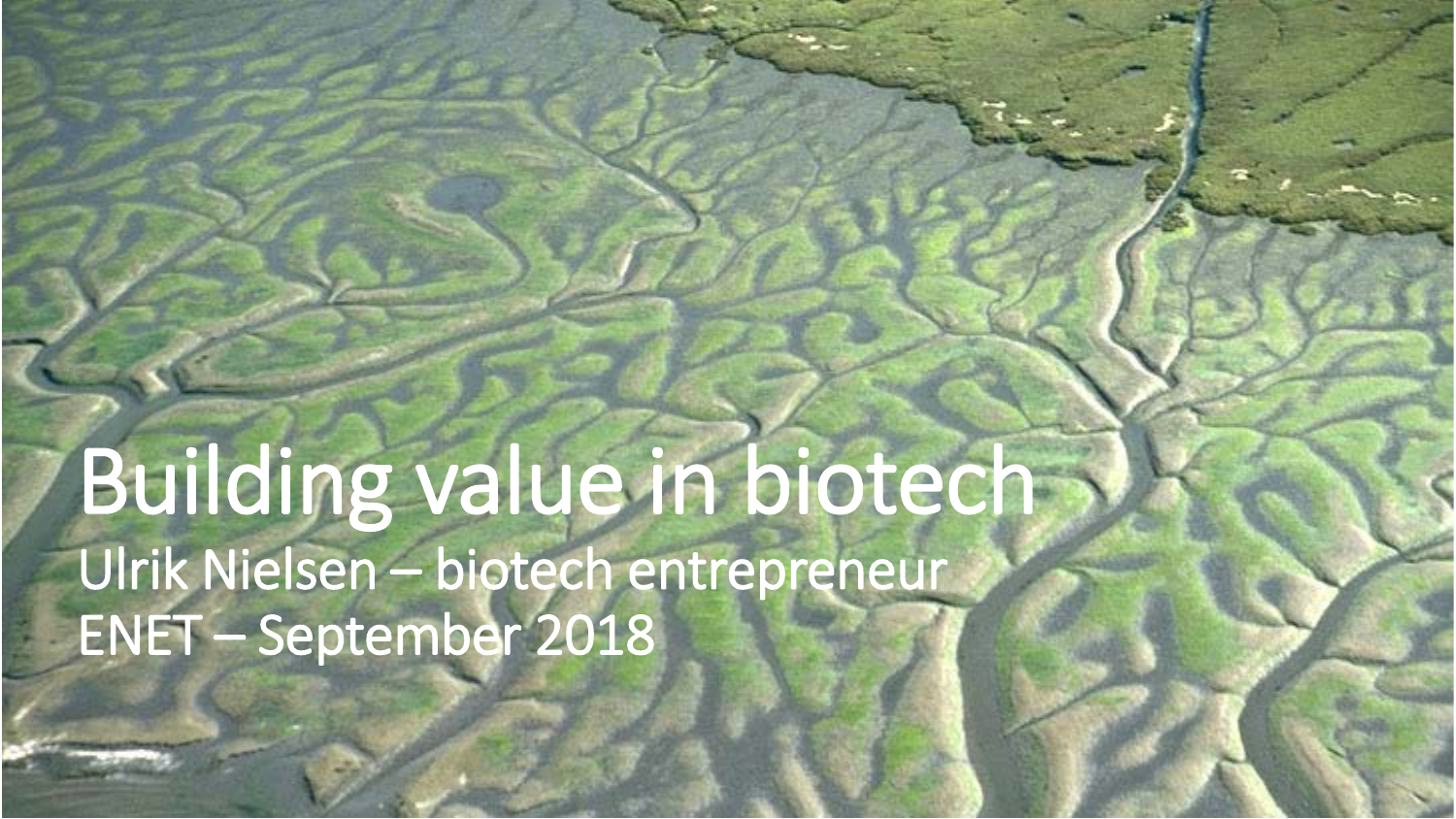

• PhD from University of Copenhagen

• Training at UCSF and MIT

• Co-founded Merrimack; ex-CSO, now BOD member

• Co-founded Silver Creek; ex-CEO, now BOD member



merrimack

• Co-founded Torque; ex-CEO

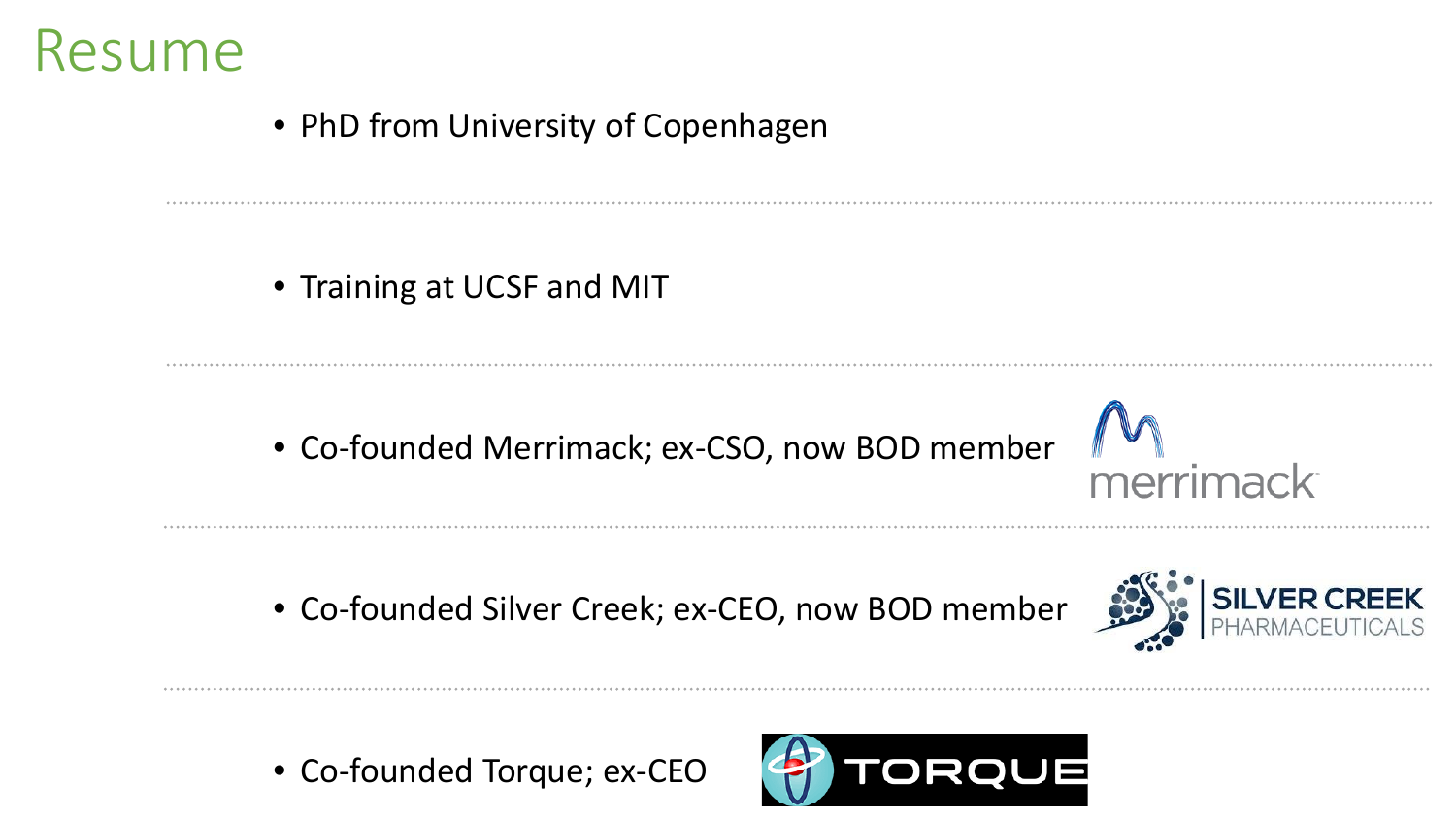# merrimack

**WHO WE ARE OUR SCIENCE INVESTORS CONTACT CAREERS** 

### **A PASSION FOR OUTTHINKING CANCER**

Eric, Associate Director at Merrimack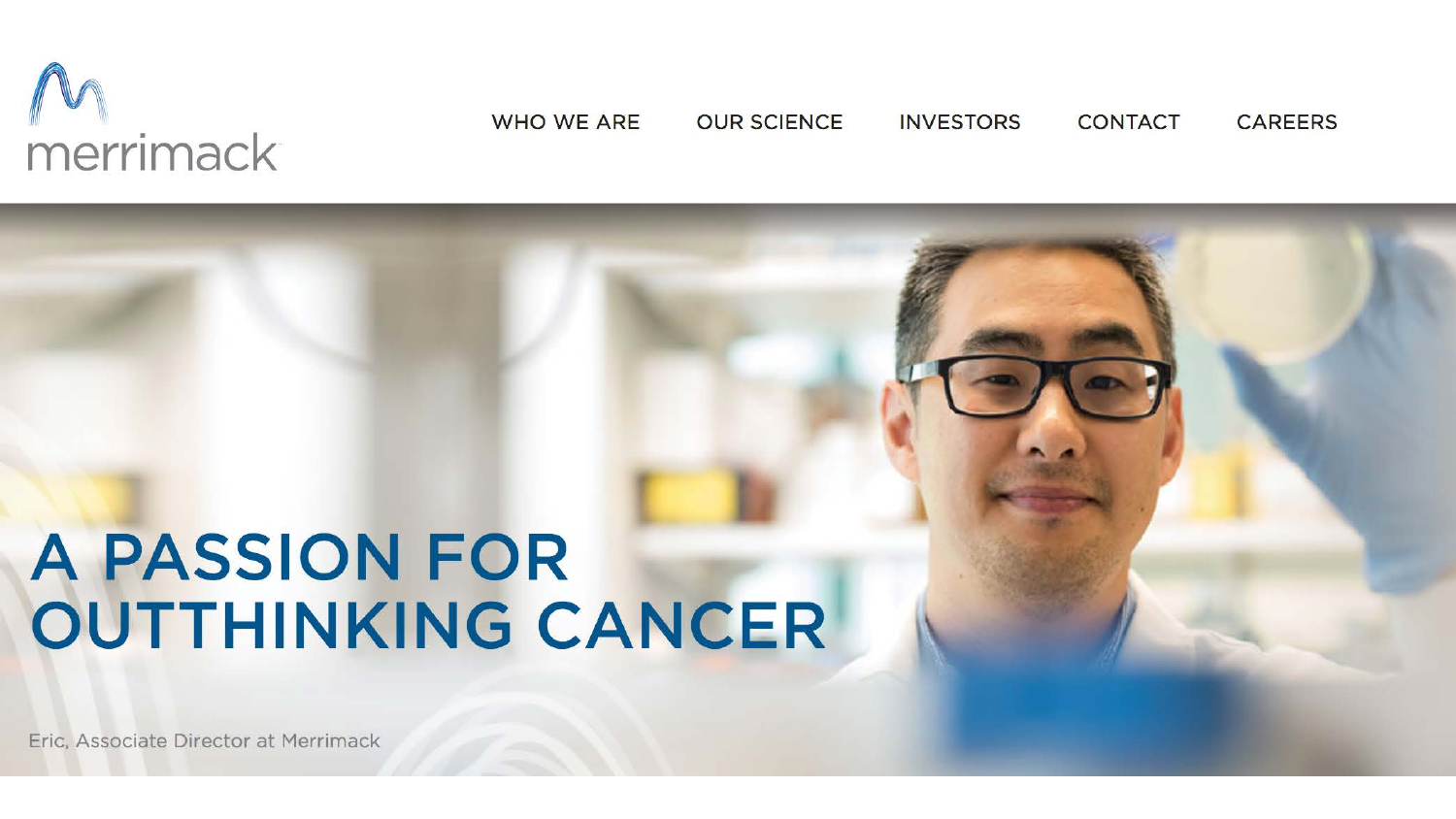

#### Engineering Smart Growth Factors<sup>™</sup>—a new class of regenerative medicines to repair the heart

Coronary heart disease is the single greatest killer in the United States, yet there are no available therapies to protect or repair heart tissue following a heart attack. Silver Creek is pioneering an entirely new category of medicines that can promote resilience and regeneration of heart cells. In the future, our SGF technology may be applied to other areas in need of regenerative medicines, such as kidney disease and neurological disorders.

**LEARN MORE**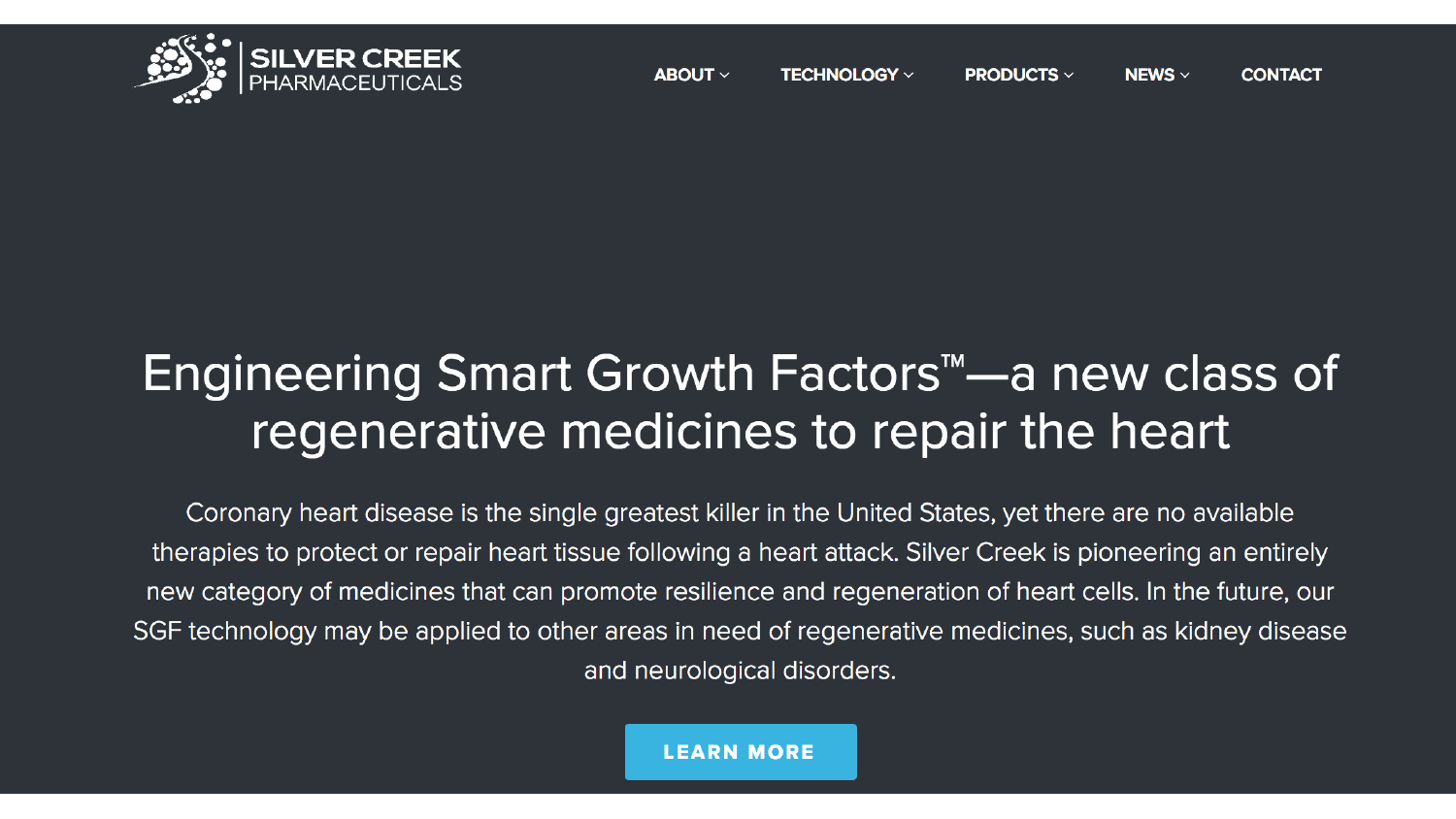

**Technology** 

**News** 

Contact

#### Deep-Primed<sup>™</sup> Cancer Immunotherapy: Directed Immune Power

Torque is applying breakthrough science to develop a new class of T cell therapeutics that direct immune power deep within the tumor microenvironment

SITEMAP | © 2018 Torque Therapeutics. All Rights Reserved.

**LEARN MORE**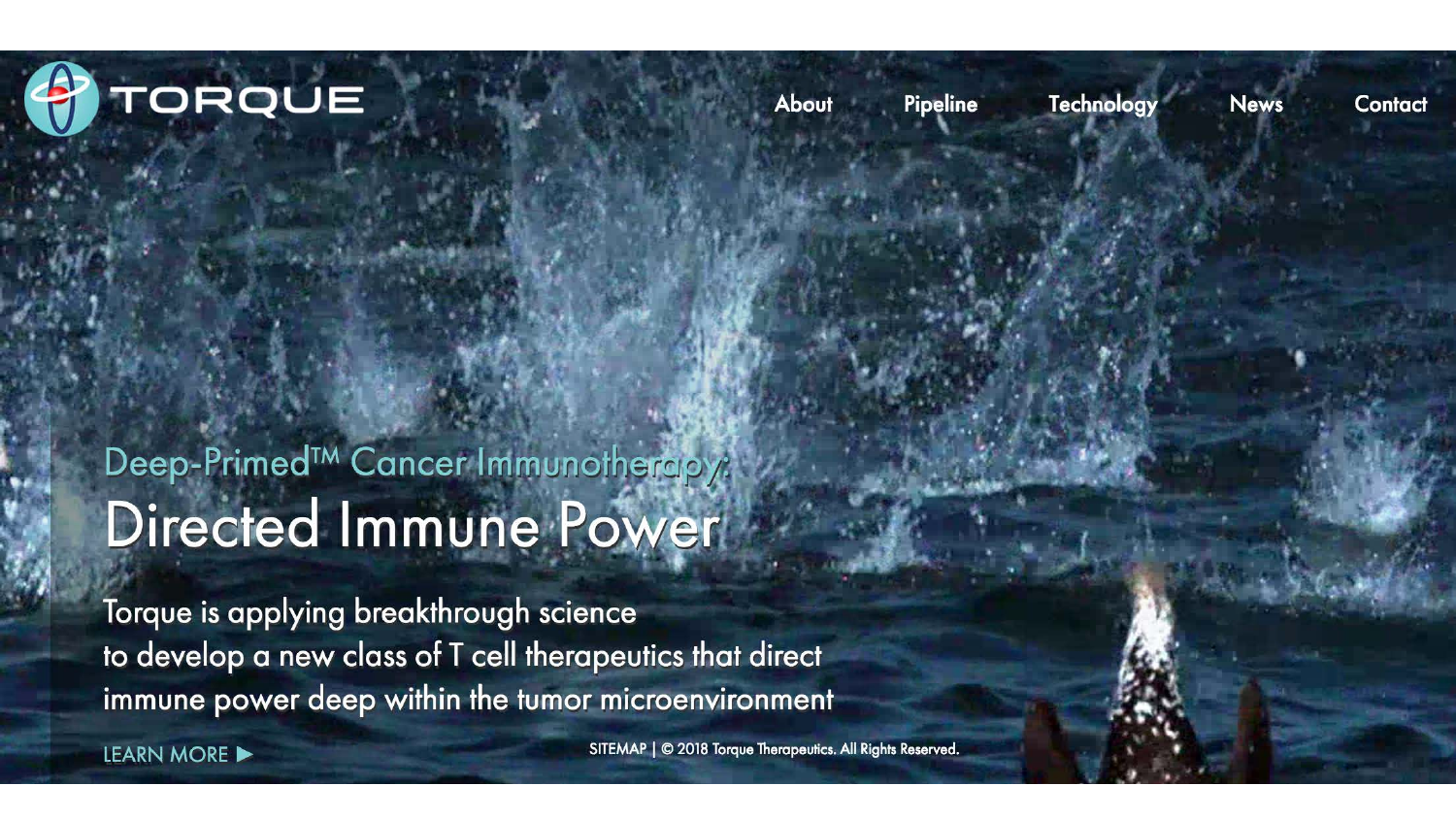#### Value inflexion points in Biotech ?

- Technology hype (can drive tech deal, acquisition, or sometimes IPO)
- Early clinical data (can drive IPO or sale)
- Sales (rare for biotech... But creates a whole new valuation model )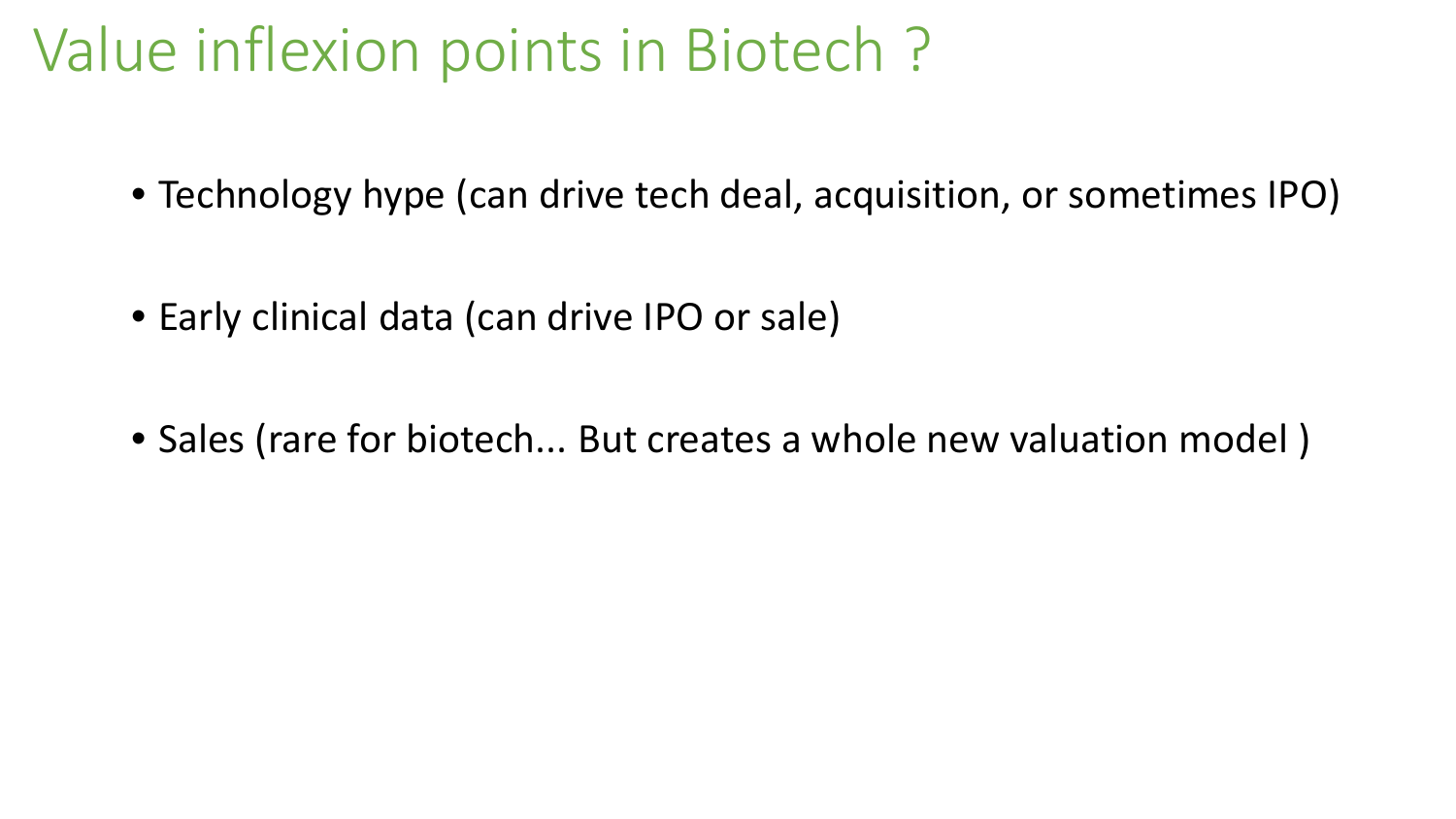#### Look at Merrimack as example

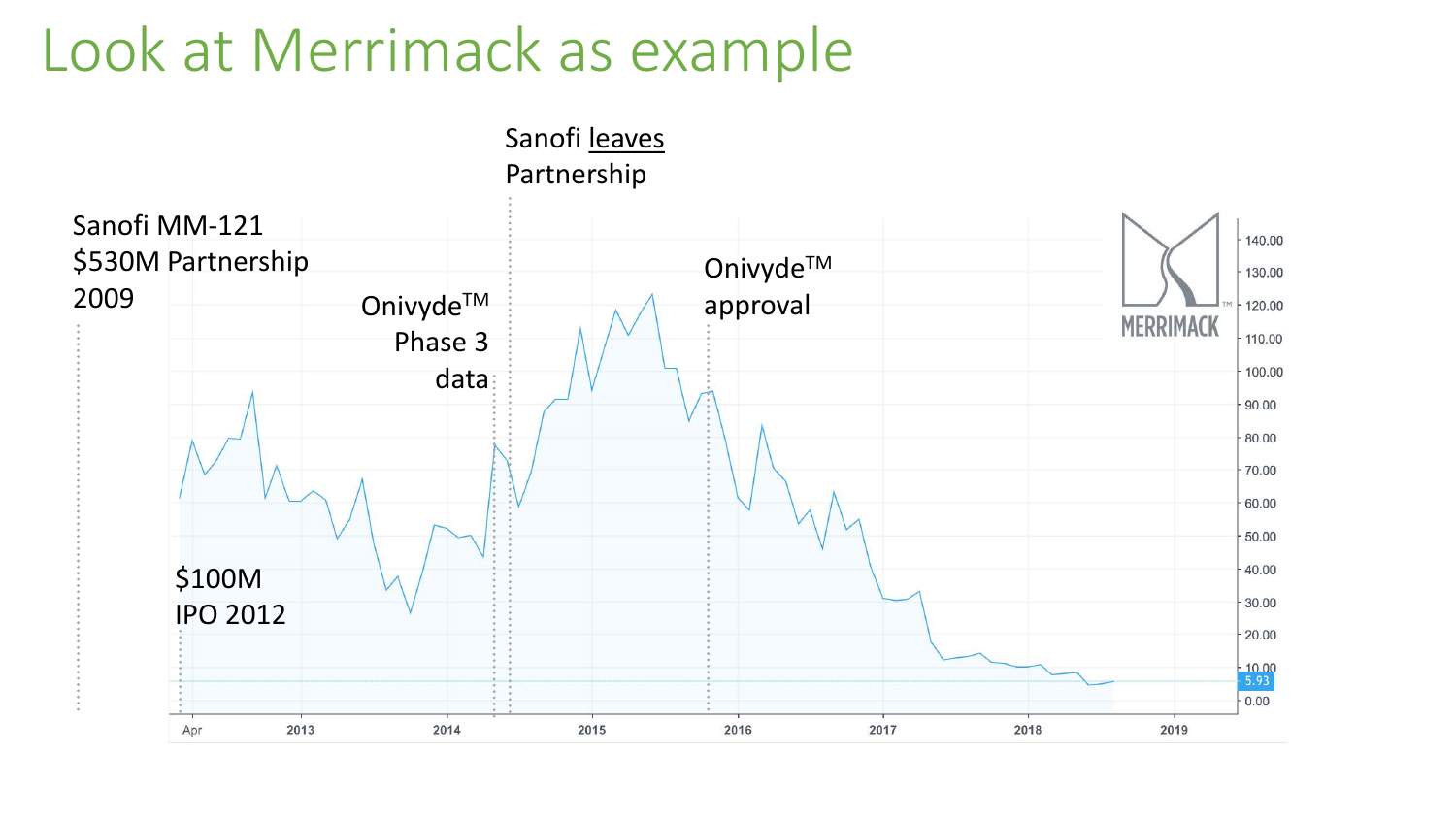#### Here's another FDA approval example from Alnylam



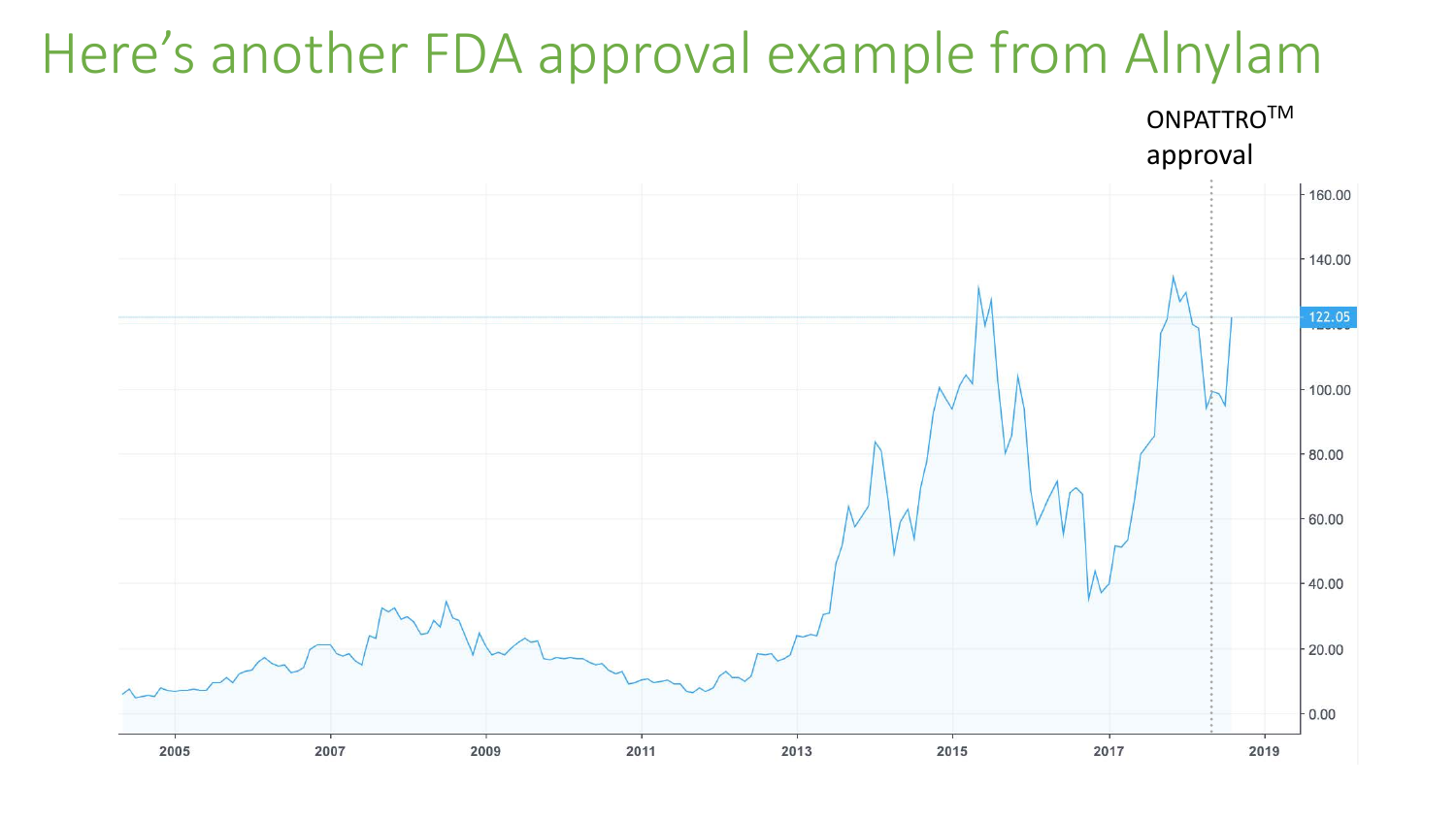#### Example of preclinical Rubius w. ~\$2B valuation



• Exciting company but with no clinical pipeline, yet \$2B valuation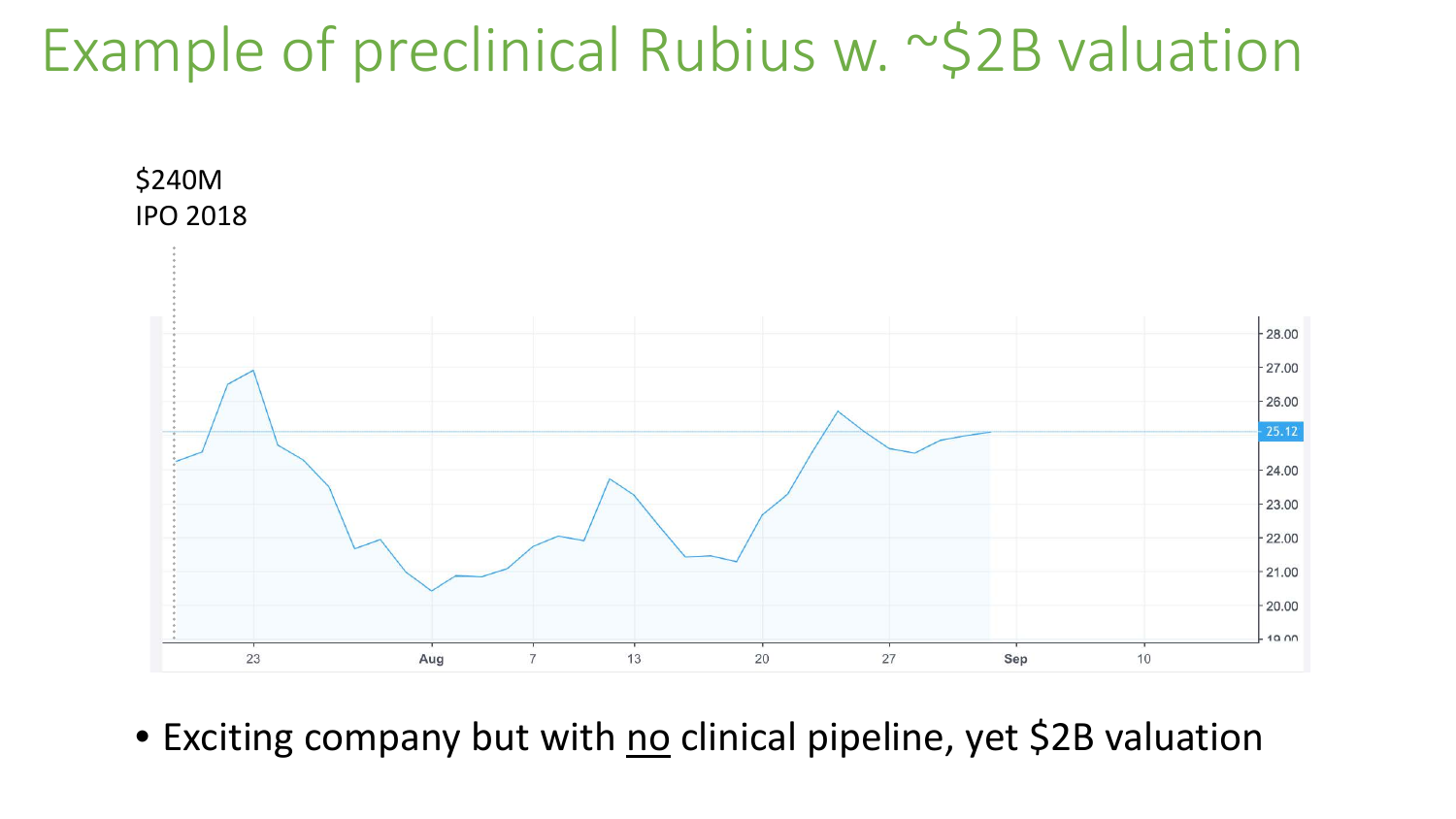Value and value inflexion points in Biotech are hard to predict

- No simple equation
- Changes with stage of biotech (pre-clinical, clinical, commercial, etc)
- Early on selling the promise is critical
- "Pharma" partnerships can help demonstrate value
- Clinical results can drive value
- Drug approval is often already baked in at time of FDA announcement